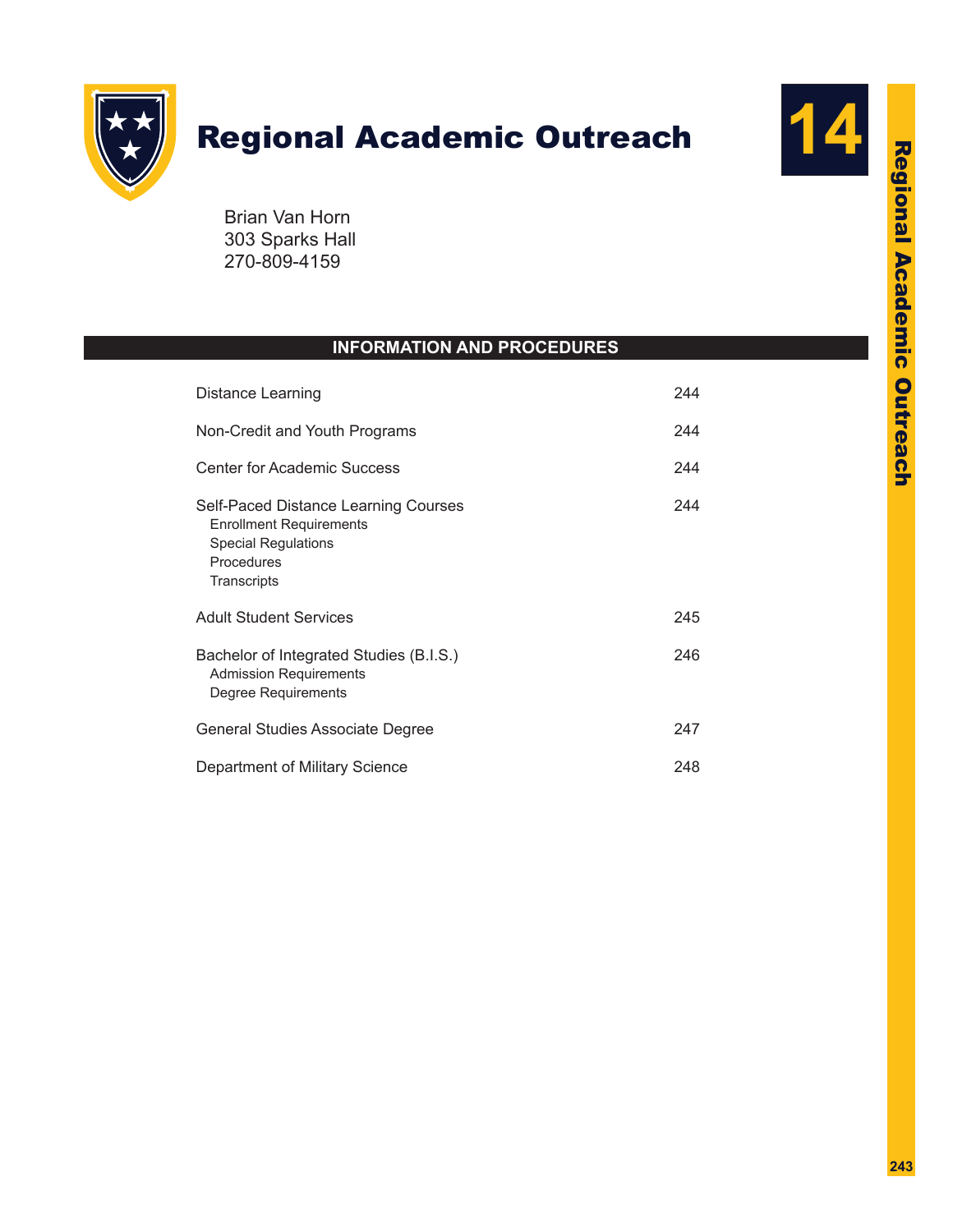## Regional Academic Outreach

The Regional Academic Outreach (RAO) office meets the state mandate to serve the non-traditional students who desire educational opportunities in the 18 western most counties in Kentucky. RAO organizes all extended campuses, and off-campus courses, self-paced distance learning courses, online courses, workshops, conferences, non-credit courses, community education courses, military programs, adult student services, and summer school. Murray State University is a member of the Association for Continuing Higher Education.

#### **Distance Learning-Extended Campuses**

Murray State University offers an extensive schedule of degree programs and courses at regional campus locations and/or via distance learning technologies, including interactive television (ITV), and the Internet. Graduate and undergraduate degree programs and courses are offered in Paducah, Hopkinsville, Madisonville, Henderson, and Ft. Campbell, as well as other locations throughout the region. Murray State University has a fully interactive two-way video classroom network. This network links the main campus with the MSU regional campuses and centers throughout the 18-county service region. Information concerning admission, registration, and class schedules is published each semester in the *Distance Learning Programs Schedule.* To obtain a copy of the current schedule, contact 270-809-4159; outside Calloway County, call toll free, 1- 800-669-7654.

#### **Distance Learning-Online**

Online courses are instruction conducted entirely on the Internet. Students should have a basic knowledge of computers, reliable Internet access, and experience using e-mail. Online courses are published in the official schedule of classes each semester with an instruction method of "web". Like traditional courses, registration for online courses is through the *myGate* system. Online course are available for all admitted MSU students. There is no special application needed to enroll in online courses. Online course tuition is different from traditional courses. Visit the MSU website or call the Bursar's Office (270-809-4227) for current tuition rates.

For more information about these courses, contact 270-809- 4159 or 1-800-669-7654.

#### **Non-Credit and Youth Programs**

Continuing education programs and services include non-credit professional development courses, workshops, teleconferences, and seminars; conference coordination, continuing education unit (CEU) administration; and other special programs. Online professional certificate programs are also offered through a partnership with ed2go.com. University faculty/staff, business and industry, and other interested individuals are encouraged to contact the office regarding their special training needs and interests.

Also offered are a wide range of youth programs, including camps with commuter and residential options, and ACT prep workshops. Registration services are available for youth and adult programming as well as conference and event coordination services.

For more information about youth programs, online certificates, conferences and workshops, or any of the non-credit programs, contact the Office of Non-Credit and Youth Programs, 270-809-3659.

### **Center for Academic Success**

The Center for Academic Success is focused on the success of all students. The Center coordinates the offerings of several different programs. Housed within the Center is the Community College, Academic English Program, free tutoring program in a variety of subjects, Pathways to Success Program, first-year experience support and resources programs, and the Kentucky Transitional Assistance Program, as well as, dedicated instructors and advisors to support student success.

The Pathways to Success Program (P2S) is a unique program focused on providing intentional and intense support, academic and career advising, developmental coursework, mentoring, and tutoring for students admitted into the program. Students have an extraordinary first year expe-rience focused on their Pathway to Success.

For more information about any of the programs, contact the office of the Center for Academic Success at 270-809-2666.

#### **Self-Paced Distance Learning Courses**

For students who cannot attend traditional classes either on the main campus or at one of the off-campus locations, the university offers self-paced distance learning courses.

#### **Enrollment Requirements**

Self-Paced Distance Learning (SPDL) courses are only available to students in the United States of America and U.S. territories that hold a high school diploma or equivalent. Each student desiring to earn credit by self-paced distance learning study assumes full responsibility for determining if these courses will fulfill the requirements for their degree or certificate and are solely responsible for all payments. If you have questions, check with your academic advisor before enrolling.

The credit hours assigned to a self-paced distance learning course will be considered in determining the total semester hours of a MSU resident student. Credit earned by self-paced distance learning study will be credited to the term in which the course is enrolled. On the application the student must state whether he/she is or is not currently enrolled in residence, self-paced distance learning, or extended campus study at MSU or any other institution; otherwise, credit is jeopardized. A student will be allowed to receive credit for a maximum of six hours each semester, or 12 hours during the regular academic year of nine months, or 16 hours within a calendar year through self-paced distance learning study.

#### **Special Regulations**

Courses taken by self-paced distance learning study are normally not acceptable as part of the major or minor. Students desiring to take a SPDL course in their major or minor field must obtain written permission from the department chair. A self-paced distance learning course cannot be used to repeat a non-self-paced distance learning course where a grade has already been given.

#### **Course Numbers**

| The numbers used to identify courses are as follows: |
|------------------------------------------------------|
|------------------------------------------------------|

- **001-089** special category postsecondary courses
- **090-299** lower division undergraduate courses
- **300-499** upper division undergraduate courses
- **500-599** upper division undergraduate courses (requires at least a junior classification)

#### **Grading System**

Results of the final grade for the self-paced distance learning course taken through Regional Academic Outreach will be recorded in the Office of the Registrar as follows:

- **A Excellent** = 4 quality points per credit hour
- **B Good** = 3 quality points per credit hour
- **C Fair** = 2 quality points per credit hour
- **D Poor** = 1 quality point per credit hour
- **E Failure** = 0 points but counted as GPA hours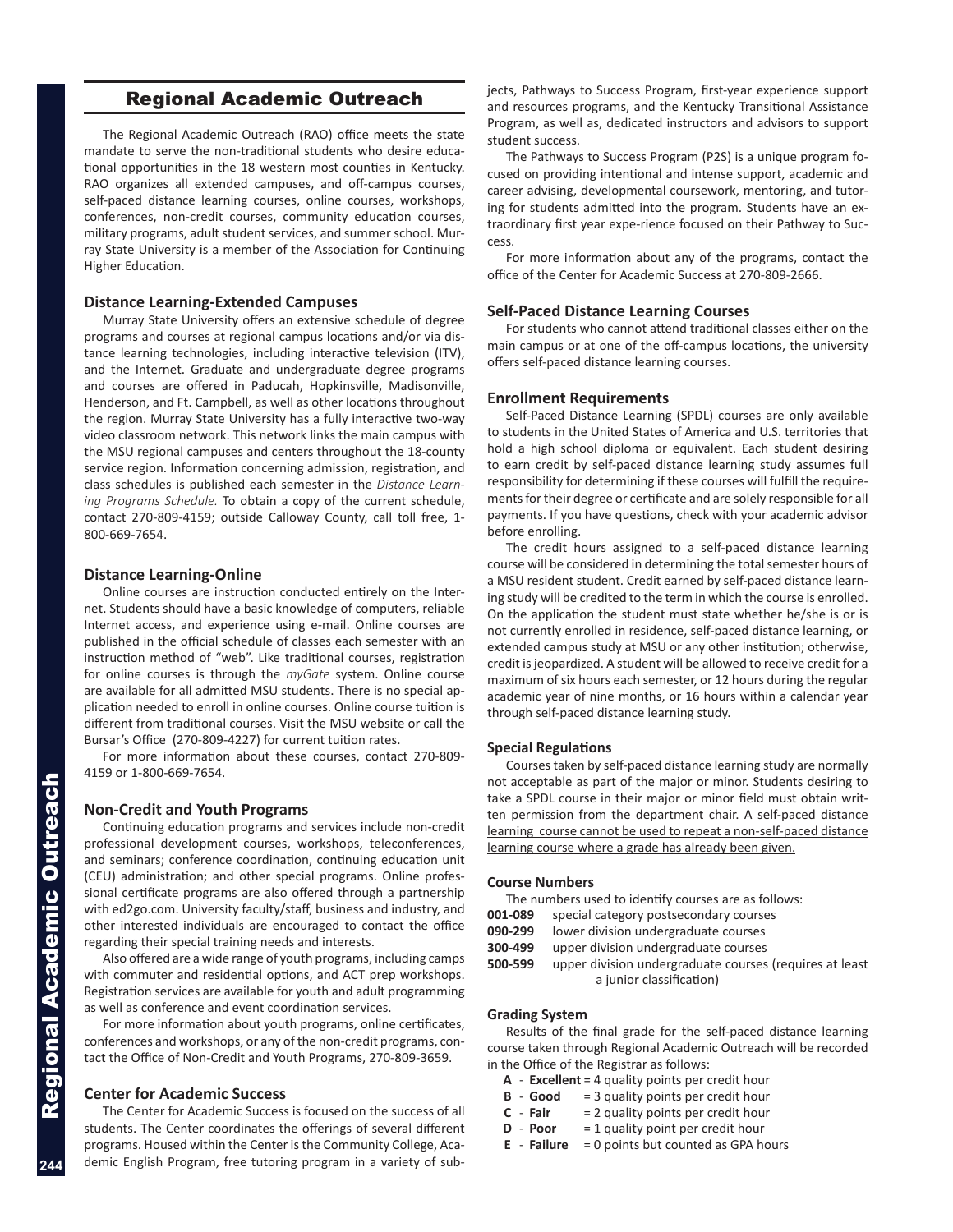#### **Procedures**

A student who desires to enroll in a self-paced distance learning course should use the application provided at - www.murraystate. edu/rao. The application should be mailed to Regional Academic Outreach, Self-Paced Distance Learning, 303 Sparks Hall, Murray State University, Murray KY 42071. After the application has been processed, the student will receive information on how to register for a course using their *myGate* account. Once the student is officially enrolled in the course and total tuition is paid, the course outlines and lessons will be mailed to the student's address received on the SPDL application. Due to Federal Guidelines, this process will be different for Murray State University students wishing to use financial aid to pay for a SPDL course (see *Financial Information*). Detailed instructions regarding procedures and practices of the self-paced distance learning program will be included. The student will need to purchase the necessary books and materials to begin coursework.

Completed lessons should be mailed to Murray State's Regional Academic Outreach office to be recorded and forwarded to the instructor for grading. Graded lessons are returned to the student. The instructor reserves the right to have any paper revised by the student. **There is a two-week time allowance for instructors to grade papers and finals.** 

**Beginning/Term Dates.** The beginning date for a self-paced distance learning study course is the date of enrollment using *myGate*. Your class will be attached to the term in which you enroll. A student may enroll for a course any time during the calendar year. The course must be completed within 52 WEEKS from the date of enrollment.

| <b>Fall Term</b>   | August 1 - November 30 |
|--------------------|------------------------|
| <b>Spring Term</b> | December 1 - April 30  |
| <b>Summer Term</b> | May 1 - July 31        |

*Murray State students who anticipate a graduation date within a year from the date he/she enrolls in a self-paced distance learning course need to contact the Graduation Office at 800-272-4MSU. It is his/her responsibility to inquire about possible Graduation Office deadlines to complete the course that may occur before the deadlines set by the Regional Academic Outreach Office.*

**Course Completion Time Allowances and Extensions.** The minimum completion times are as follows:

- **2 semester hours completed in not less than four weeks**
- **3 semester hours completed in not less than five weeks**
- **4 semester hours completed in not less than eight weeks**
- **5 semester hours completed in not less than nine weeks**
- **6 semester hours completed in not less than ten weeks**

Students wishing to complete a SPDL course in less than the minimum allowable time must have written approval from the instructor and the RAO Dean on their application.

Students are given 52 weeks from the date of enrollment for the completion of a course. Extensions of three months and six months are considered on an individual basis. Requests for extension MUST be made in writing to Regional Academic Outreach at msu.selfpaced@murraystate.edu.

**Payment.** Please check the *Schedule of Fees* for per-credit-hour rate. Payment may be made by credit card or electronic check on your *myGate* account after you have registered for the class. Payment in full MUST be received before the lesson packet will be mailed to the student.

**Financial Aid.** Murray State University students wishing to use financial aid to pay for a self-paced distance learning course must be enrolled in the same number of hours of face-to-face/online classes with Murray State University, during the same semester, as they are applying for the SPDL course and will have to submit the first lesson of the class (provided by RAO) before they can add the class on *my-Gate*. For more information regarding using financial aid to pay for a SPDL course, please call the Financial Aid Office at 270-809-2546.

**Withdrawal/Refunds.** Students may withdraw from self-paced distance learning courses within six months of their initial registration date. Withdrawals must be done in writing to the Self-Paced Distance Learning Office in Regional Academic Outreach. After six months of the initial registration date, students may not drop their self-paced distance learning course regardless of the number of lessons completed. Contact the Self-Paced Distance Learning Office for refund information.

**Materials.** All text and instructional materials are furnished by the student. Textbook information will be mailed along with lesson assignments for each course and can also be found on our website www.murraystate.edu/rao. Most textbooks may be purchased from the Murray State University Store (270-809-4388 or 1-800-749- 8580) or from publishing companies. Used textbooks are sometimes available at the Murray State University Store.

**Course Grade Information.** A student who enrolls and completes a self-paced distance learning course within one term will have their final grade applied to their academic record in the semester in which they registered. It is the student's responsibility to confirm that this will not interfere with any financial aid/grant/scholarship monies they are receiving. If the student fails to complete the course by the expiration date, the student will receive an *E* (failing grade) on their academic record which could affect their financial aid, scholarships, athletic eligibility, VA benefits, or other aid for the semester they enrolled, if aid was used.

**Final Examinations.** A final examination is required at the completion of all of the courses and must be taken within 30 days from the time the last lesson is completed. The final exam counts at least 60% of the course grade. Applications for final exams should be received in the RAO office at least one week prior to the requested date of examination. If you plan to take the exam on campus, in our office, call 270-809-5056 to set up a time and date. The examination can be given any weekday between 8:00 a.m. and 2:00 p.m., depending upon availability. These hours are specified so the student will have time to complete the examination before MSU closing hours. For students who cannot come to the MSU campus, arrangements may be made with an employee/instructor at your local community college, learning center, public school, or other college or university to proctor the examination. **Note:** a family member CANNOT proctor an exam.

**Course Completion Date.** The date of successful completion of the course will be the date the final examination paper is received in the RAO office. If credit is needed by a certain date, the student should plan so that the course can be completed according to the stated self-paced distance learning course rules and regulations. **There is a two-week time allowance for instructors to grade papers and finals.**

**Course Verification.** A student will be considered officially enrolled in a self-paced distance learning course by the university only during the first semester they are registered in the course (regardless of how long it takes to complete the course). The university will only verify enrollment one time per SPDL course.

#### **Transcripts**

After a student completes a self-paced distance learning course, his/her final grade will be sent to Murray State's Office of the Registrar for official recording on the academic record. A notice of completion of the course with the final grade will be mailed to the student. If a student wants credit transferred to another institution, he/she should go to www.murraystate.edu/academics/registrarsoffice/transcripts for information concerning requesting a transcript.

#### **Adult Student Services**

The Office of Adult Student Services serves the needs of our current adult students and also works to attract new adult students. The mission of this office is to provide services for adults who want to continue their education. These services include pre-admission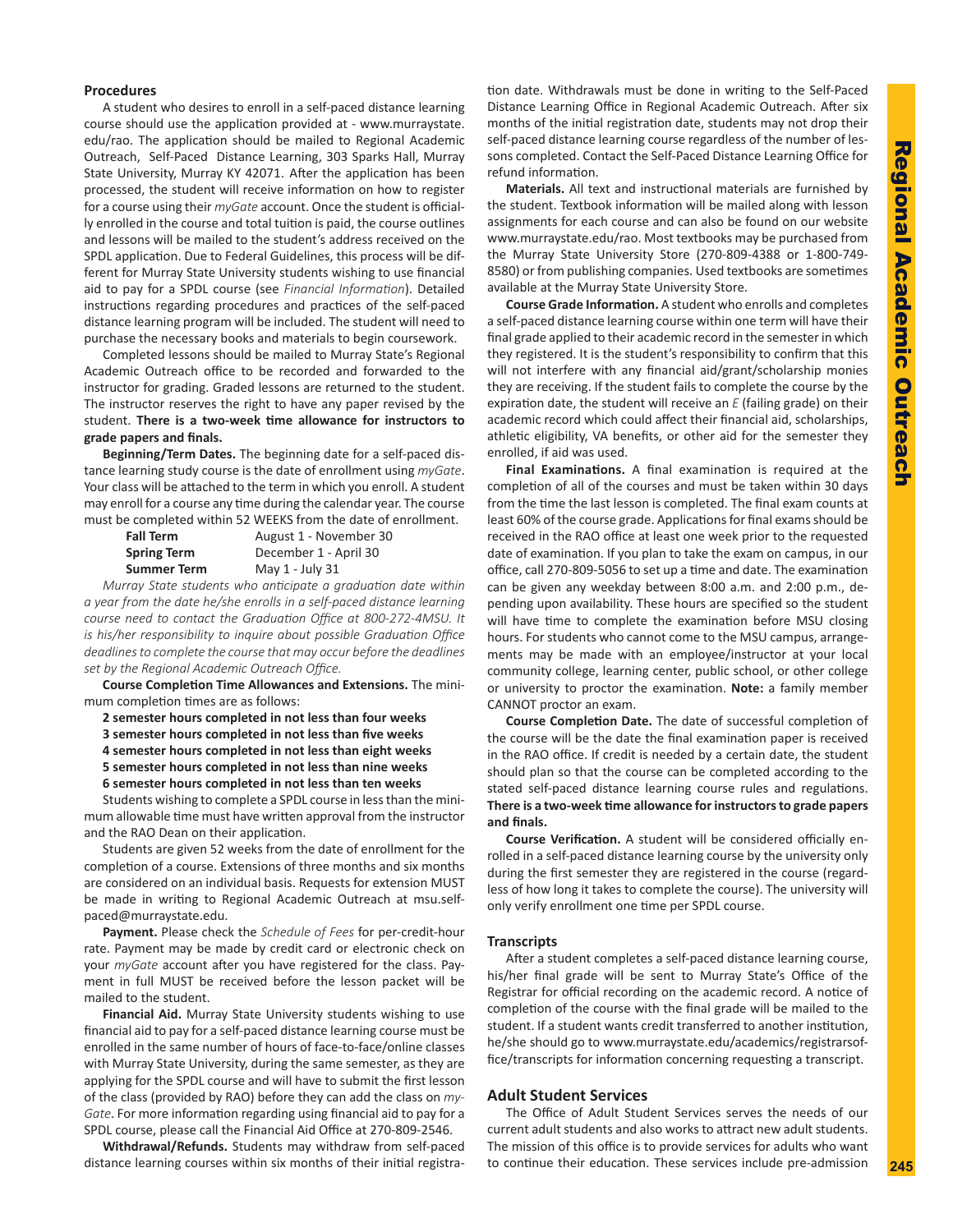advising, adults-only orientations, a lounge and resource center, adult student scholarships, Alpha Gamma Epsilon a club for nor traditional students, and Alpha Sigma Lambda a national honor society for adult students. For more information about these service contact the adult outreach office in the Lowry Center, 270-809-5796 or 855-668-8886.

#### **Bachelor of Integrated Studies (B.I.S.)**

The Bachelor of Integrated Studies is an alternative baccalaure ate degree for adults who already have college credits. The Integration ed Studies program works best for students established in caree who do not need specific academic credential for a new career. also works well for students who desire a liberal arts education are for some students who plan to enter graduate programs.

Adults find the B.I.S. attractive for its flexible degree require ments, which make it easier to apply previous college work to Murray State degree. Other attractive features include acceptand of self-paced distance learning courses and transfer coursework encouragement of students to seek college credit for prior learning, and the learning contract which enables Integrated Studies stu dents to complete requirements in some courses without attendin classes.

#### **Admission Requirements**

The Integrated Studies degree is not for everyone. Admission into the program is available to adult students who meet the fo lowing conditions:

- Must have 60 hours of prior credit
- Must have a 2.2 GPA or higher in prior coursework

• Must have a one-year absence from school OR be a KCTCS transfer

Exceptions to the above requirements are made by consent of the Dean of Regional Academic Outreach.

**Limitations.** Due to the accreditation requirements of the College of Business, any student who wishes to apply business course credits to the Integrated Studies degree requirements must consult an Integrated Studies advisor. Students who have more than 25% of their coursework in business courses may be required to complete the business core. Teacher education and nursing program courses are not available to Integrated Studies students. The degree is not designed for students who want credentials for entry into professional fields that require a specific undergraduate course of study. Students wishing to change their major to the Bachelor of Integrated Studies, must first speak to a B.I.S. advisor and have an overall GPA of 2.5 or greater.

#### **General Degree Requirements**

The Bachelor of Integrated Studies degree requires 120 semester hours. Thirty-two semester hours must be taken with Murray State. Thirty-nine upper-division credits, courses taken at or above the 300-level, must be completed. An overall Grade Point Average (GPA) of 2.0, 32 semester hours of credit with Murray State University with a GPA of 2.0, and 30 semester hours in a field of study with a GPA of 2.5 are required. **Note:** This degree does not restrict the final hours from transferring into Murray State so long as the transfer hours are pre-approved by the Integrated Studies advisor and the Registrar. **See Mandatory Developmental Courses section in** *Academic Degrees and Programs***.**

| <b>Bachelor of Integrated Studies</b>                           | CIP 24.0102 |
|-----------------------------------------------------------------|-------------|
|                                                                 |             |
| • Oral and Written Communication                                |             |
|                                                                 |             |
| One University Studies elective in this category  3             |             |
| .Global Awareness, Cultural Diversity, and the World's Artistic |             |
| <b>Traditions</b>                                               |             |
| One University Studies elective in this category 3              |             |
|                                                                 |             |
| • Scientific Inquiry, Methodologies, and Quantitative Skills    |             |
| One University Studies science course with lab 4-5              |             |
| One University Studies mathematics course 3-5                   |             |
|                                                                 |             |
| • Social and Self-Awareness and Responsible Citizenship         |             |
| One Ethics, Social Responsibility and Civic Engagement          |             |
|                                                                 |             |
|                                                                 |             |
|                                                                 |             |
| . World's Historical, Literary, and Philosophical Traditions    |             |
|                                                                 |             |
| HUM 211 [or honors course HON 251]  3                           |             |
|                                                                 |             |
| • University Studies Approved Electives                         |             |

Choose nine hours from the list of University Studies electives. No more than two courses from one thematic category.

|                          |  | BIS 399 Seminar in Integrated Studies |  |
|--------------------------|--|---------------------------------------|--|
|                          |  | BIS 437 Senior Project                |  |
| Field of Study (18 hrs)  |  |                                       |  |
| Research Methods (6 hrs) |  |                                       |  |
|                          |  |                                       |  |

**Unrestricted Electives.................................................... 46-49 hrs** Portfolio credits *(max. 30 semester credit hours)* Military and professional courses Credits from accredited institutions

**Total Curriculum Requirements ........................................ 120 hrs**

#### **Field of Study**

The field of study is a planned academic concentration agreed upon by the student and the Integrated Studies advisor. The field may be interdisciplinary (for example, humanities or American studies) or it might be built upon a core consisting of a traditional major or minor. Some students build their field of study on the basis of courses required for admission to a graduate program. The point is that Integrated Studies students have individually designed academic concentrations that need not follow the major requirements for traditional degrees.

However designed, the field of study must include two appropriate courses in research methodology. These courses prepare the student for the culmination of the Integrated Studies program and the field of study project. A senior baccalaureate thesis is required of every student.

The field of study project is the final step in completing the Bachelor of Integrated Studies degree. The project report will be bound and displayed in the Murray State University library. It serves as a synthesis of applied learning and as a basis for an assessment of the student's analytical skills.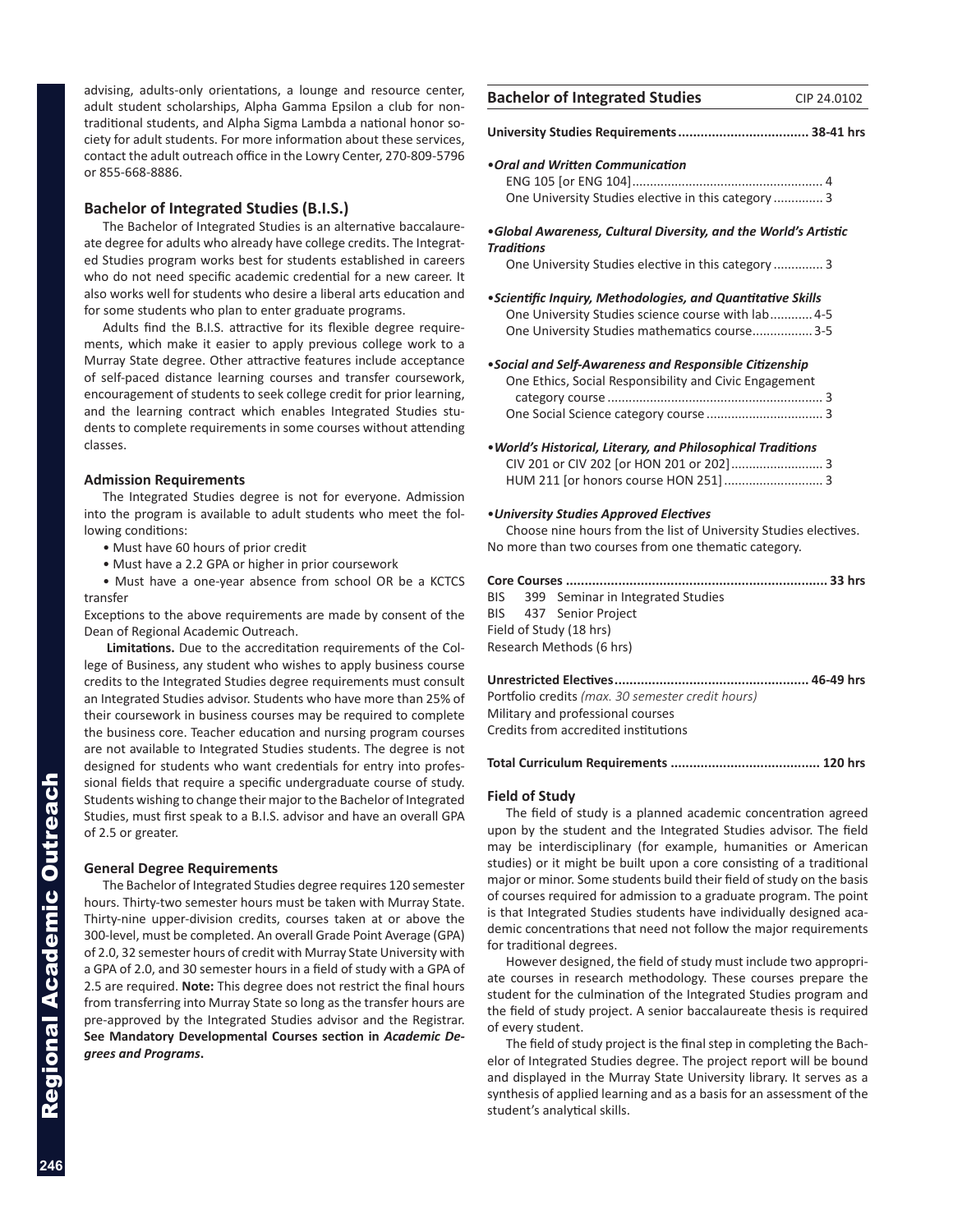# **Regional Academic** Regional Academic Outreach **Outreach**

#### **Active Status**

Students may proceed at their own pace, taking as many or as few courses as they can handle. See MSU readmission requirements in *Undergraduate Admissions* for students who have been out of school for more than two semesters.

#### **Fees**

The following are fees applicable to the Bachelor of Integrated Studies degree:

- **application fee—**\$40; non-refundable; does not apply to tuition;
- **portfolio assessment—**\$25 for portfolio administration process and \$25 for each portfolio plus \$25 per credit hour for credits approved;
- **undergraduate semester credit hour—**refer to the *Schedule of Fees* for more information;
- **departmental challenge examination fee**—Refer to the *Schedule of Fees* for information.
- **web-based course fee**—web-based courses have additional course fees. Refer to the *Schedule of Fees* for information.

#### **Earning Academic Credit**

BIS 399 is required of all Integrated Studies students for three semester hours of credit.

The learning contract is a method by which a student completes an arranged course sponsored by a department and supervised by a Murray State University faculty member.

Departmental challenge examinations measure how well a student has mastered the content of courses which are normally offered to traditional students. Applications for departmental challenge examinations are made to the concerned department.

The College Level Examinations Program (CLEP) provides a way to earn college credit by taking standardized tests. A student may arrange to take these tests at any higher education institution offering the tests. Students who have ever enrolled at Murray State must have permission to take the CLEP tests. Contact the Testing Center, 270-809-6848.

Self-Paced Distance Learning courses may be taken by mail for credit from Murray State University and other accredited institutions. For the working adult, these integrated study courses allow the student to work at his or her own pace at times convenient to the student.

Integrated Studies students may apply for credit in Murray State courses by submitting a portfolio to a willing faculty reviewer of materials to show that the student has learned the course content. A maximum of 30 semester credit hours may be awarded for credit. The Integrated Studies program maintains a portfolio guide setting forth procedures for submission and evaluation of portfolios. **Each department will determine the methods for evaluation of portfolios. Any awarded credit will not be posted to the student's official MSU transcript until the student is up for graduation with a Integrated Studies degree.**

Traditional classroom courses scheduled by Murray State University both on-campus and off-campus may be a method for completing the external degree requirements. Many courses have been especially scheduled in the evenings for the adult student. The schedule of classes may be found under *Quick Links* at www. murraystate.edu.

Transfer credit from other accredited colleges or universities can become a part of the degree program of studies. There is no maximum limit of credit hours which may be transferred to the external degree program from an accredited college or university as long as the student has maintained an overall *C* average. The student must earn a minimum of 32 semester hours of degree credit at Murray State.

Policies not stated in this section may be found by referring to Murray State University's policies in other sections of this bulletin. For additional information regarding admission criteria, degree requirements, curriculum and fees, contact a Integrated Studies Advisor, Regional Academic Outreach, Murray State University, 303 Sparks Hall, Murray KY 42071-0009, or call 270-809-4159; outside Calloway County, call toll free, 1-800-669-7654.

#### **Associate of Arts — General Studies**

The Associate of Arts in General Studies is a degree for special populations and includes the following course requirements. **Refer to the "Degrees" section of** *Academic Degrees and Programs* **for additional degree requirements.**

| <b>General Studies</b> |             |
|------------------------|-------------|
| Associate of Arts      | CIP 24.0101 |

**University Studies Requirements................................39-43 hrs** (See *Academic Degrees and Programs* for approved University Studies selections and the section on **Mandatory Developmental Courses**.)

•*Oral and Written Communication ................................... 4 hrs*  ENG 105 [or ENG 104]

**Select courses from the categories indicated below from the approved list of University Studies courses in** *Academic Degrees and Programs***. No more than two courses in any one discipline may be taken within any one University Studies category to fulfill University Studies requirements.**

| .Global Awareness, Cultural Diversity, and the                                                                         |  |  |
|------------------------------------------------------------------------------------------------------------------------|--|--|
| • Scientific Inquiry, Methodologies, and                                                                               |  |  |
| •Social and Self-Awareness and Responsible Citizenship 6 hrs<br>One Ethics, Social Responsibility and Civic Engagement |  |  |
| . World's Historical, Literary, and                                                                                    |  |  |
| • University Studies Approved Electives10-12 hrs                                                                       |  |  |
|                                                                                                                        |  |  |
|                                                                                                                        |  |  |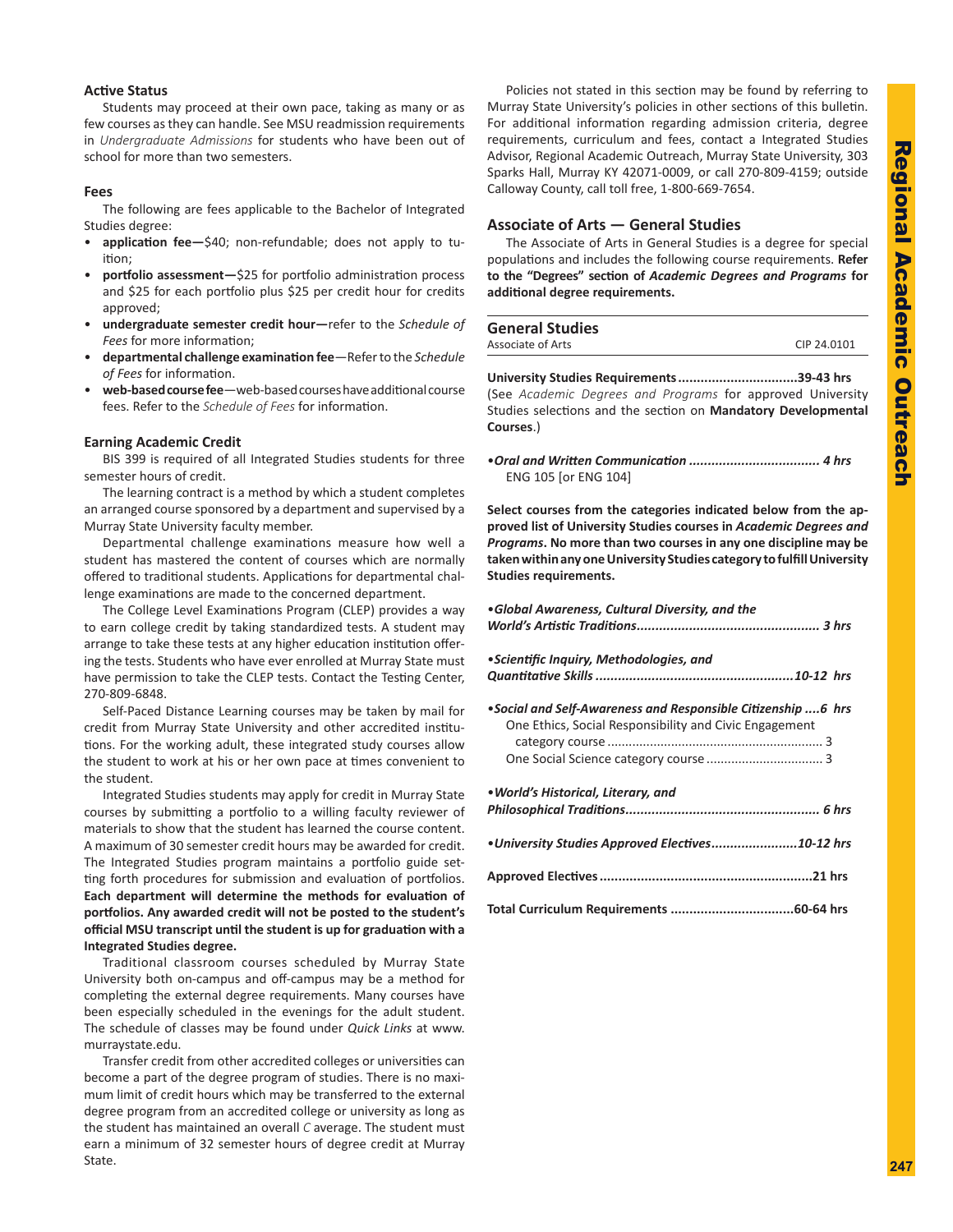# Department of Military Science

211 Blackburn Science Building 270-809-5061

The purpose of the Reserve Officer Training Corps (ROTC) program is to qualify college students for commissioning in the United States Army as officers in the grade of Second Lieutenant. This includes the Active Army (AD), National Guard (NG), and U.S. Army Reserves (USAR). This program of study is designed to develop the individual leadership and management skills that are necessary as an officer and equally beneficial and applicable to most other professions or vocations.

The Department of Military Science offers a four year and two year course of instruction which are divided into two phases, the basic course and the advanced course. Prerequisites for entry into the advanced course are 10 hours of basic Military Science courses, which include MIL 101, MIL 102, MIL 201 and MIL 202, or complete MIL 210 (Basic Cadet Summer Training Course at Ft. Knox, KY). Qualified veterans, NG, or USAR personnel may qualify for immediate placement in the advanced course. Students must have at least 54 credit hours and two years (4 semesters) left at Murray State University for entry into the advanced course as well.

The Department of Military Science requires at least 26 hours of Military Science in the 300- and 400-level and HIS 333 to receive a minor and/or to receive a commission. Six minor hours must be upper-level courses completed in residence at Murray State University. Military Science courses such as MIL 101, MIL 102, MIL 201, and MIL 202 may be used as elective hours for students pursuing any degree at Murray State.

A student may be selected, after contracting to serve, for Active Duty or service in one of the Reserve Components (NG/USAR) upon the completion of the advance course requirements and receipt of a bachelor's degree. The student will have the opportunity to request the branch or "area" for commissioning. There are several branches to choose from:

| <b>Adjutant General's Corps</b> | Corps of Engineers           | <b>Military Police Corps</b> |
|---------------------------------|------------------------------|------------------------------|
| Air Defense                     | <b>Field Artillery</b>       | <b>Nurse Corps</b>           |
| Armor                           | Finance                      | Ordance Corps                |
| Artillery                       | Infantry                     | <b>Quartermaster Corps</b>   |
| Aviation                        | <b>Medical Service Corps</b> | <b>Signal Corps</b>          |
| <b>Chemical Corps</b>           | Military Intelligence        | Transportation               |
|                                 |                              |                              |

Those students who desire to enter active duty are obligated to serve up to four years (depending if scholarship or not). Students choosing a Reserve Component option may request a Guaranteed Reserve Forces Duty (GRFD) contract. Students selecting this option serve on active duty for the duration of the branch school chosen then serve six (6) years for the National Guard or United States Army Reserve.

National scholarships are available which cover the cost of tuition and books. Information on National Scholarships may be found at www.goarmy.com. Students must apply for National Scholarships during their junior or senior year of high school. National Scholarship recipients and contracted cadets receive a monthly stipend during the school year. ROTC enrolled students may apply for housing scholarships and tuition scholarships as available. For more information on scholarships, contact the Department of Military Science 270-809-5061. Students qualifying for the advance courses may also belong to a NG or USAR unit under the Simultaneous Membership Program (SMP) and receive financial benefits by both ROTC and the NG or USAR unit.

Military manuals are provided by the Department of Military Science. All advanced course contracted cadets attend a leadership practicum in the summer between their junior and senior years of ROTC.

#### **FOUR YEAR MINOR: Military Science**

|--|--|

- HIS 333 Military History of the United States
- MIL 100 Physical Conditioning Lab
- MIL 101 Introduction to the Army and Critical Thinking
- MIL 102 Introduction to the Profession of Arms
- MIL 201 Foundations of Leadership
- MIL 202 Foundations of Tactical Leadership
- MIL 301 Training Management and the Warfighting Functions
- MIL 302 Applied Team Leadership in Small Unit Operations
- MIL 401 The Army Officer
- MIL 402 Company Grade Leadership
- MIL 410 Leader Development-Advanced Cadet Summer Training<sup>1</sup>

<sup>1</sup>Leadership practicum during the summer session that is not required to obtain the four year minor; however, it is required for commissioning selection and contracted cadets.

Students have the option to qualify and compete for contracting as a cadet in ROTC to become eligible to commision as an officer in the U.S. Army after selection and completion of an undergraduate degree.

Students who enroll in any military science course incur no military obligation. Basic level courses are conducted in the same manner as are other courses taught at the University.

Students entering into the advance course must be of high moral character and meet required medical, aptitude, and GPA requirements. In addition, if contracted as a cadet, students must sign an agreement to fulfill any obligations and a military service requirement in either the Reserve Component, or Active Army upon completion of ROTC and graduating from Murray State. This will not be valid if a cadet is disqualified, disenrolled, or not selected for commissioning as an officer; however, some obligations may remain.

# **TWO YEAR MINOR: Military Science**

cadets.

| .26-32 hrs                                                                                  |     |                                                            |  |  |
|---------------------------------------------------------------------------------------------|-----|------------------------------------------------------------|--|--|
| <b>HIS</b>                                                                                  | 333 | Military History of the United States                      |  |  |
| <b>MIL</b>                                                                                  | 100 | <b>Physical Conditioning Lab</b>                           |  |  |
| MIL                                                                                         | 210 | Leader's Training-Basic Cadet Summer Training <sup>1</sup> |  |  |
| MIL                                                                                         |     | 301 Training Management and                                |  |  |
|                                                                                             |     | the Warfighting Functions                                  |  |  |
| MIL                                                                                         |     | 302 Applied Team Leadership in Small Unit Operations       |  |  |
| MIL                                                                                         |     | 401 The Army Officer                                       |  |  |
| MIL                                                                                         |     | 402 Company Grade Leadership                               |  |  |
| <b>MIL</b>                                                                                  |     | 410 Leader Development-Advanced Cadet                      |  |  |
| Summer Training <sup>2</sup>                                                                |     |                                                            |  |  |
| <sup>1</sup> Course not required if completion of Basic Combat Training or credit for prior |     |                                                            |  |  |
| military service. Credit required for commissioning as a U.S. Army officer.                 |     |                                                            |  |  |
| <sup>2</sup> Leadership practicum during the summer session that is not required for        |     |                                                            |  |  |
| minor; however, it is required for commissioning selection and contracted                   |     |                                                            |  |  |

The two-year program is designed for transfer students and Murray State students who qualify to earn a commission as an Army officer or want a minor without a military obligation, but did not participate in the four-year program. Students desiring to participate in the twoyear program must gain credit for basic military science courses. This credit can be awarded to students who are veterans, National Guard and Reserve personnel that have completed Basic Training. Also, college students who qualify and contract as cadets with at least two